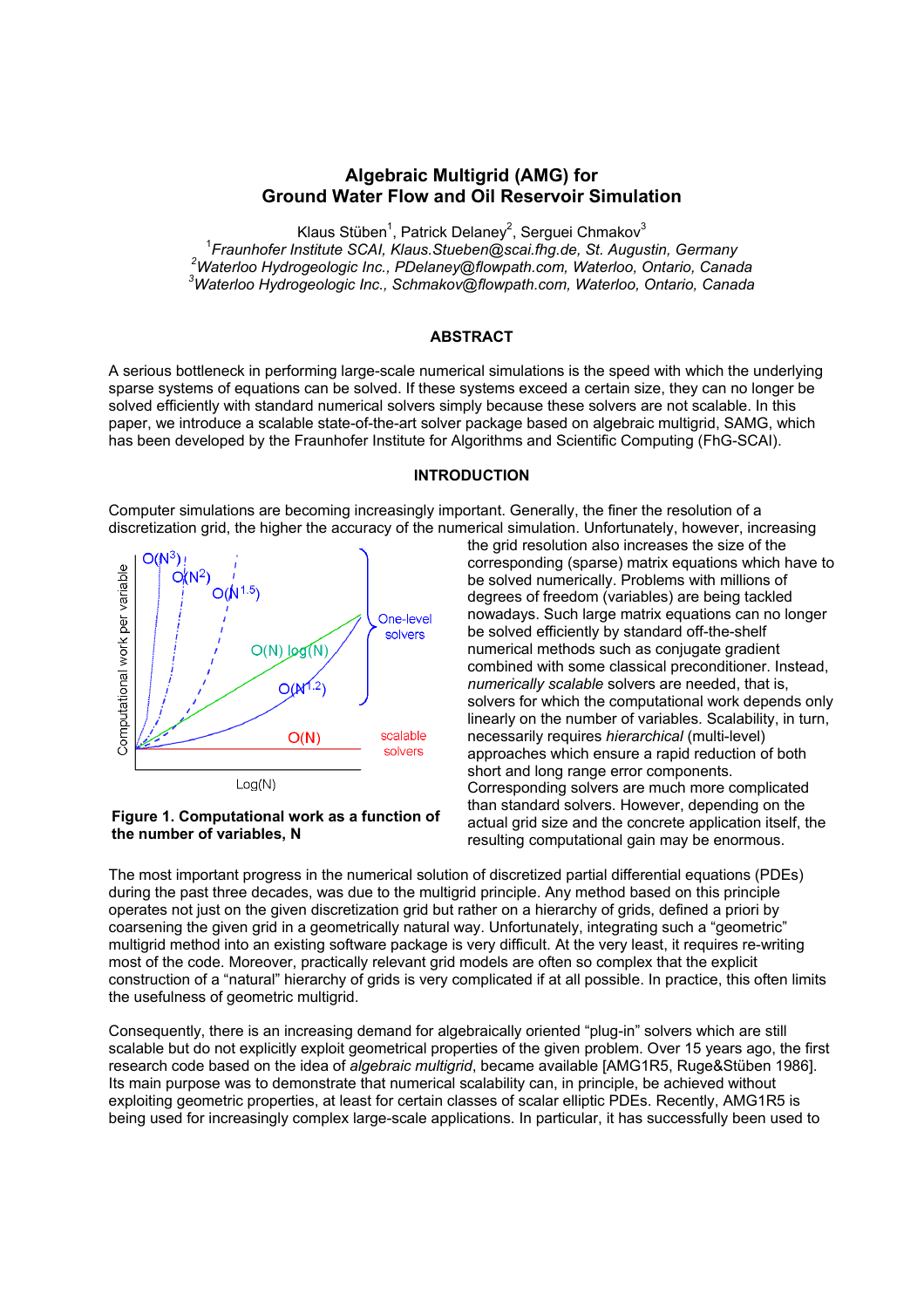demonstrate the strong potential of algebraic multigrid in speeding up ground water flow simulations (see [Mehl&Hill 2001]). However, these applications have also revealed some serious drawbacks of the original algorithm, in particular its unacceptably high memory requirements. During the last years, a much more advanced AMG algorithm has been developed, realized in the software package SAMG, which overcomes most of the drawbacks of AMG1R5, see [Stüben&Clees 2003, Stüben 2001]. The purpose of this paper is to outline the method and present some typical results.

### **ALGEBRAIC MULTIGRID**



**Figure 2. Modelling a reservoir by Finite Elements (courtesy of Wasy GmbH)** 

The idea of AMG is to generalize the two main principles of geometric multigrid - error smoothing by relaxation and coarse-grid correction - directly to certain classes of sparse matrix equations. This makes a corresponding solver particularly attractive as a black-box in connection with existing simulation software since only the matrix problem, *Au=f*, has to be provided. Ideally, no further information about the origin of the problem such as discretization, shape of the domain or the type of the discretization grid needs to be known. It does not matter whether a problem is 2D or 3D, whether the discretization grid is structured or unstructured and whether coefficients are smooth or discontinuous.

Rather than operating on a hierarchy of *grids*, AMG operates on a hierarchy of *increasingly smaller matrix equations*, constructed fully automatically, based on *algebraic information* (explicitly or implicitly contained in the discretization matrix). However, as for geometric multigrid, AMG is not a fixed method but rather provides a methodology. The details of how the individual algorithmical components are finally constructed, strongly influence the resulting efficiency in terms of speed of convergence, memory requirement as well as robustness.

The previously mentioned SAMG is actually not just a single code to solve particular matrix equations but rather provides a complete algebraic multi-level framework. For many years, its development has been driven by industrial requirements and its range of applicability is continuously being extended. Currently SAMG is being used in such diverse application fields as general purpose CFD, multiphase flow in porous media (both ground water modeling and oil reservoir simulation), structural mechanics, semiconductor process- and device-simulation, circuit simulation, casting and molding. Compared to its academic forerunner AMG1R5, SAMG is much simpler to use. It is considerably more robust and efficient, and – most importantly – it has an efficient memory management and new algorithmical components which allow to reduce memory requirements to a minimum.



**Figure 3. Streamline approach in oil reservoir simulation** 

Some of the above applications lead to highly complex coupled systems of PDEs for which the search for optimal AMG components still requires some basic research. For other cases, SAMG is very mature. For instance, SAMG is highly efficient in solving matrix problems of the type which occur if CFD applications are tackled by solving sequences of *scalar* PDEs instead of directly addressing the fully coupled system. Popular approaches are the *segregated solution approach* to solve the Navier-Stokes equations or the *streamline approach* in oil reservoir simulation. Typically, the resulting problems to be solved by SAMG then correspond to diffusion equations for the pressure or related quantities (such as the head in ground water modeling), or diffusion-convection-reaction equations. Simulation software such as MODFLOW requires highly efficient software modules for the numerical solution of such types of equations.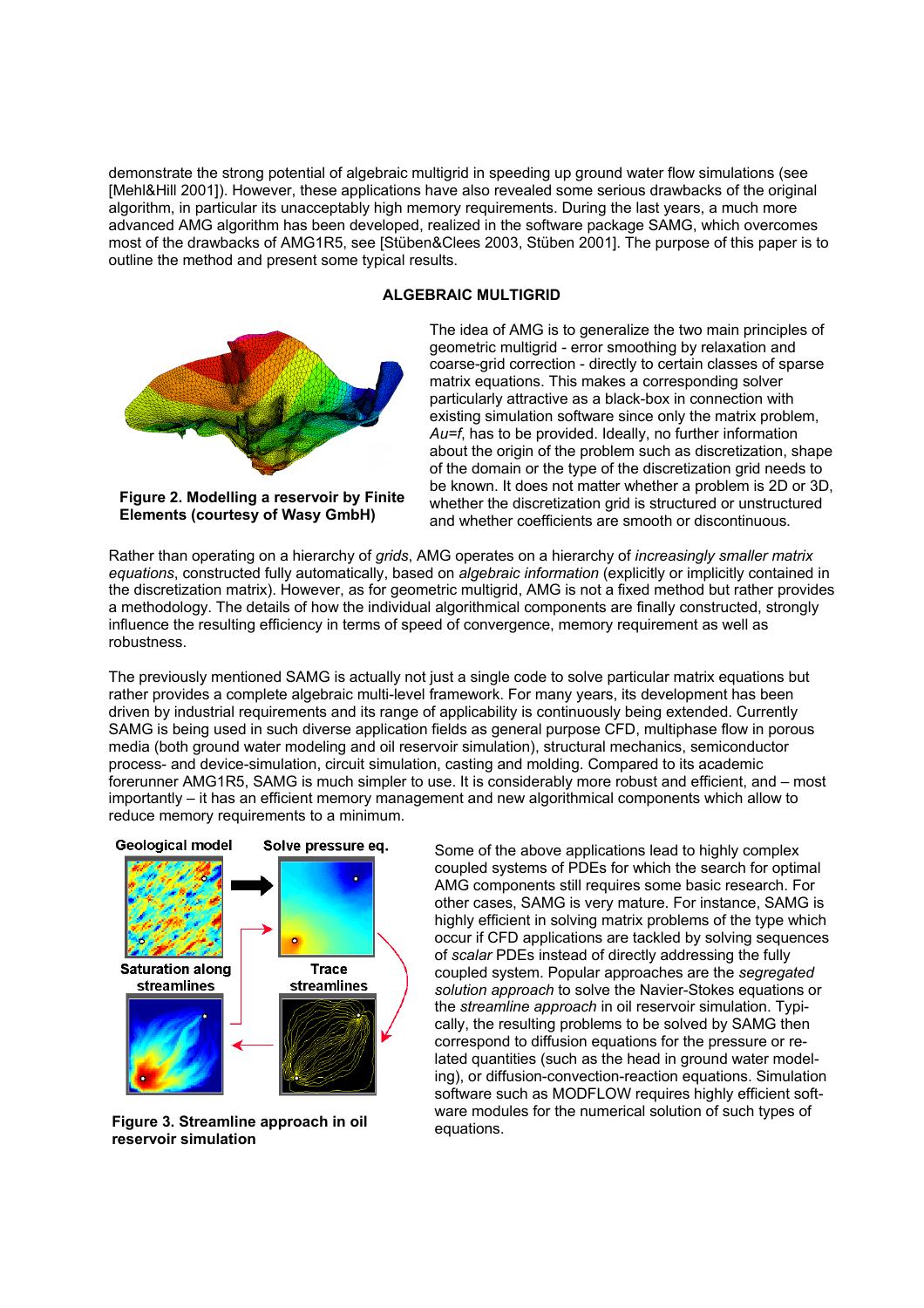#### **BENCHMARKS FOR SELECTED MATRIX PROBLEMS**

For a demonstration of SAMGís efficiency, we compare the elapsed computational time of SAMG with that of a standard one-level solver (ILU-preconditioned CG or BI-CGSTAB, depending on whether or not the underlying problem is symmetric). We consider the solution of eight individual matrix problems, each one taken from a full simulation run in *ground water modelling*, *oil reservoir simulation* or *external flow simulation*. The following cases are considered:



**Cases 1-5:** MODFLOW simulations as described in Table 1 of [Mehl&Hill 2001]. The size of these cases varies between 75,000 and 1,728,000 variables.

**Cases 6-7:** Streamline-based oil reservoir simulations by the commercial codes 3DSL (StreamSim Technologies) and FrontSim (GeoQuest), respectively. Both cases consist of about 1,200,000 grid cells; the first one is symmetric, the second one non-symmetric. **Case 8:** Solution of a single pressure equation at one particular time step of a full CFD simulation of the flow around a car by the commercial code STAR-CD from Computational Dynamics (2.3 million cells, see [Stüben&Clees 2003]).

For problems of the type and size considered here, the observed speedup through the use of SAMG is up to two orders of magnitude. Note that, generally, the concrete speedup depends on various details of the application such as the size and regularity of the grid, the type of the underlying discretization, the discontinuities and anisotropies of the coefficients, etc. In any case, however, due to the scalability properties of SAMG, the computational gain will grow further with increasing grid size.

The following figures demonstrate the typical convergence behavior of SAMG. The rapid and uniform convergence behavior of SAMG is directly related to its hierarchical way of operation, a consequence of which is that AMG globally reduces errors much more effectively than any one-level method.



**Figure 5. Comparison of convergence histories: SAMG versus standard one-level solver** 

As already mentioned, one of the major drawbacks of AMG1R5 is its memory requirement which, depending on the application, may easily be one order of magnitude higher than that of a standard one-level solver. Memory requirement typically becomes unacceptable in 3D situations using unstructured meshes and/or if coefficients vary in a strongly anisotropic or discontinuous way (see [Mehl&Hill 2001]). SAMG, on the other hand, has been designed to require, on the average, not more than twice the memory occupied by the given matrix *A*. Although a reduction of memory requirements in algebraic multigrid typically is at the expense of a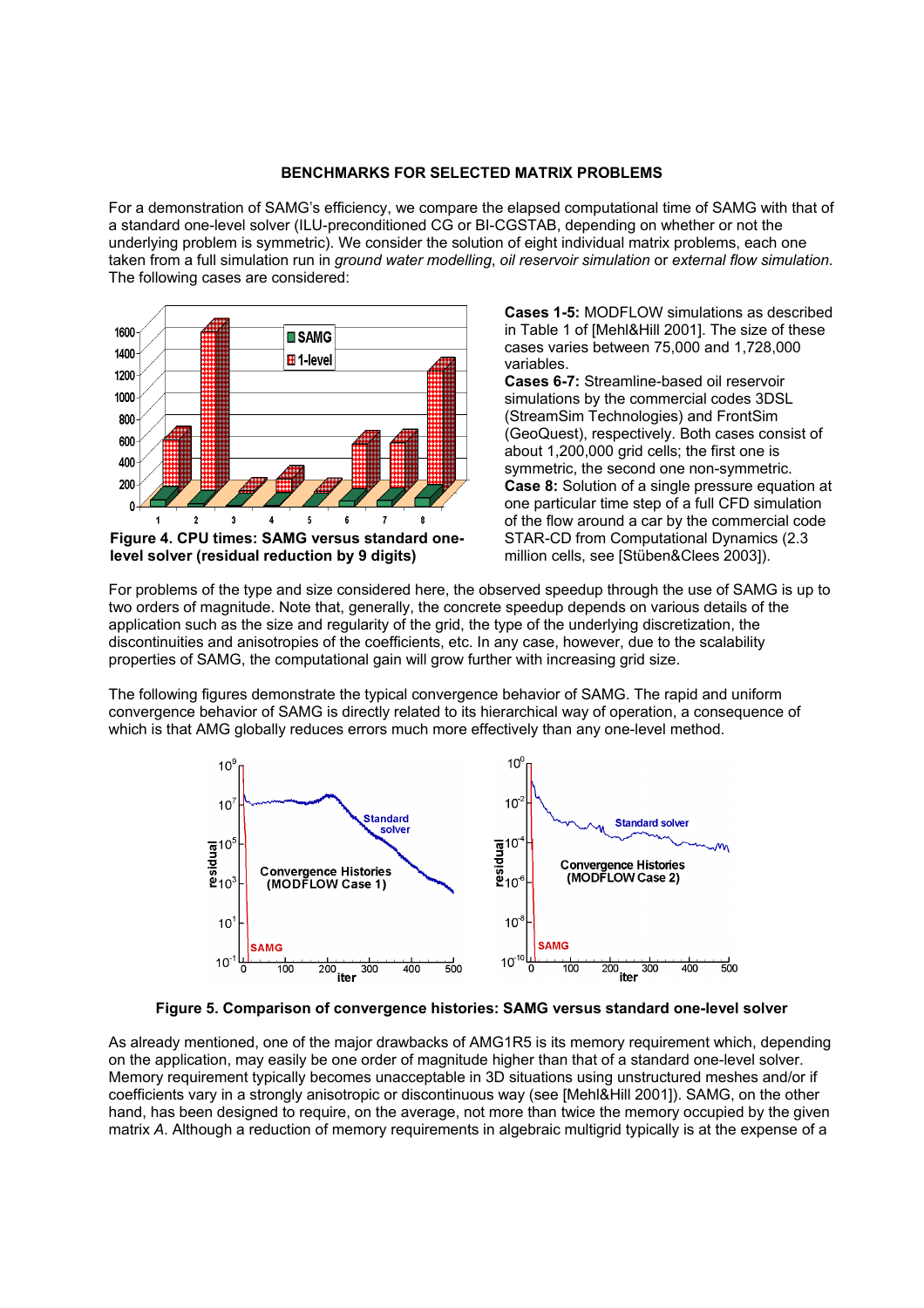slower convergence, some precautions have been taken in SAMG which make it even (often considerably) faster than AMG1R5 in terms of elapsed computational time. This has been achieved by combining efficient techniques based on aggressive coarsening and special interpolation operators (see [Stüben, 2001]). To demonstrate SAMGís advantages in terms of memory requirement, we consider the *operator complexity*,

 $(\ell)$  1/1  $\mathcal{A}^{(1)}$ 

 **,**

 $c_A = \sum^L |A^{(\ell)}| / |A^{(1)}| > 1.0$ 



**Figure 6. Comparison of operator complexity: SAMG versus AMG1R5** 

where  $|A^{(\ell)}|$  denotes the number of non-zero entries contained in the  $\ell$ -th level matrix (the 1st level being the finest one). That is,  $c_A$  defines the memory overhead caused by the need to store a sequence of coarser matrices in addition to just the given matrix. Although the true memory requirement is still somewhat higher (additional workspace is needed, for instance, to store the interpolation matrices),  $c_A$  is closely related to the overall memory requirement. Figure 6 compares the operator complexity of SAMG with that of AMG1R5 for the same eight cases as before. While AMG1R5's complexity values vary between 2.5 and 8, the average value for SAMG is only  $c_A \sim 1.5$  or even less.

#### **APPLICATIONS IN GROUND WATER MODELING**

In the course of research and development, many new technologies have effectively demonstrated remarkable improvements over established technologies in controlled testing environments, only to fall well short of expectations during implementation in 'real-world' scenarios. The purpose of this study was to test the SAMG Solver on several real-world groundwater flow models and compare the performance and results against those obtained using the PCG Solver, developed by the USGS and provided with MODFLOW-2000 [Hill, 1997], and the WHS Solver provided with Visual MODFLOW [Waterloo Hydrogeologic, 2003].

A total of six groundwater flow models were selected to run the comparisons for this study. All of these models are 'project models' previously prepared by Waterloo Hydrogeologic's Consulting Division using Visual MODFLOW, and were run using the USGS MODFLOW-2000 program.

- Model 1 contains 44908 grid cells with dimensions of 109 rows, 103 columns and 4 layers.
- Model 2 contains 110166 grid cells with dimensions of 122 rows, 129 columns and 7 layers.
- Model 3 contains 210574 grid cells with dimensions of 178 rows, 169 columns and 7 layers.
- Model 4 contains 138276 grid cells with dimensions of 167 rows, 138 columns and 6 layers.
- Model 5 contains 85680 grid cells with dimensions of 120 rows, 102 columns and 7 layers.
- Model 6 contains 59616 grid cells with dimensions of 138 rows, 144 columns and 3 layers.

Model 1, Model 2, Model 3 and Model 4 are regional scale groundwater flow models prepared for the Province of Ontario Groundwater Studies program. Model 5 is a regional wellhead protection model originally developed by the USGS and later extended and refined by Waterloo Hydrogeologic. Model 6 is regional scale model of a proposed mine site in Chile for a water supply feasibility study.

For the purposes of this study, Waterloo Hydrogeologic implemented support for the SAMG Solver in Visual MODFLOW. All of the models for this study were run using Visual MODFLOW v.3.2 (Beta) on a Pentium III 500MHz processor with 256 Mb RAM. The performance of the solvers was measured by comparing the time required for the solution to converge to a reasonable solution. Since the SAMG Solver uses a different type of closure criteria than the PCG Solver and the WHS Solver, it was decided to use a mass balance